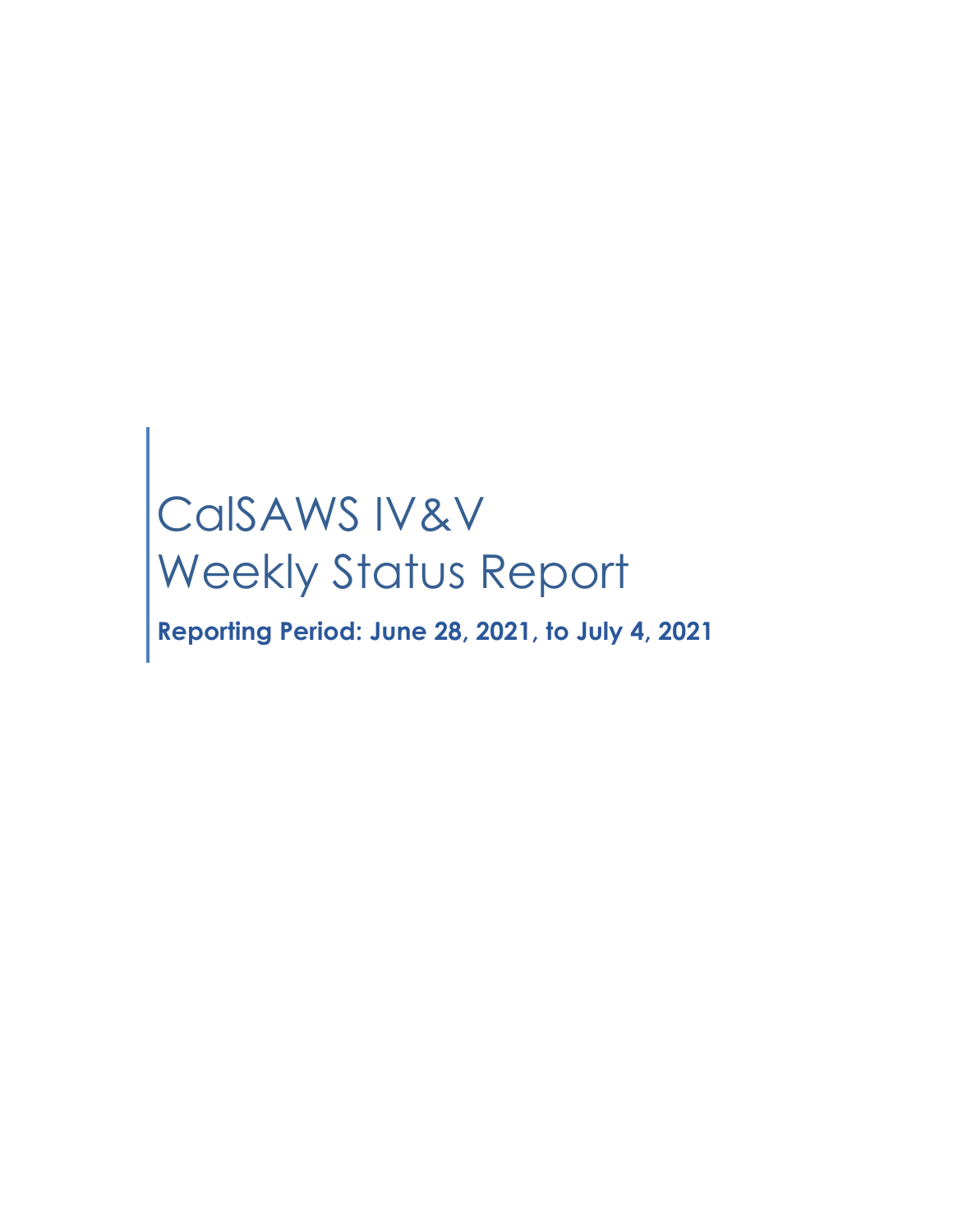#### **Table of Contents**

| 1.0 |  |
|-----|--|
|     |  |
|     |  |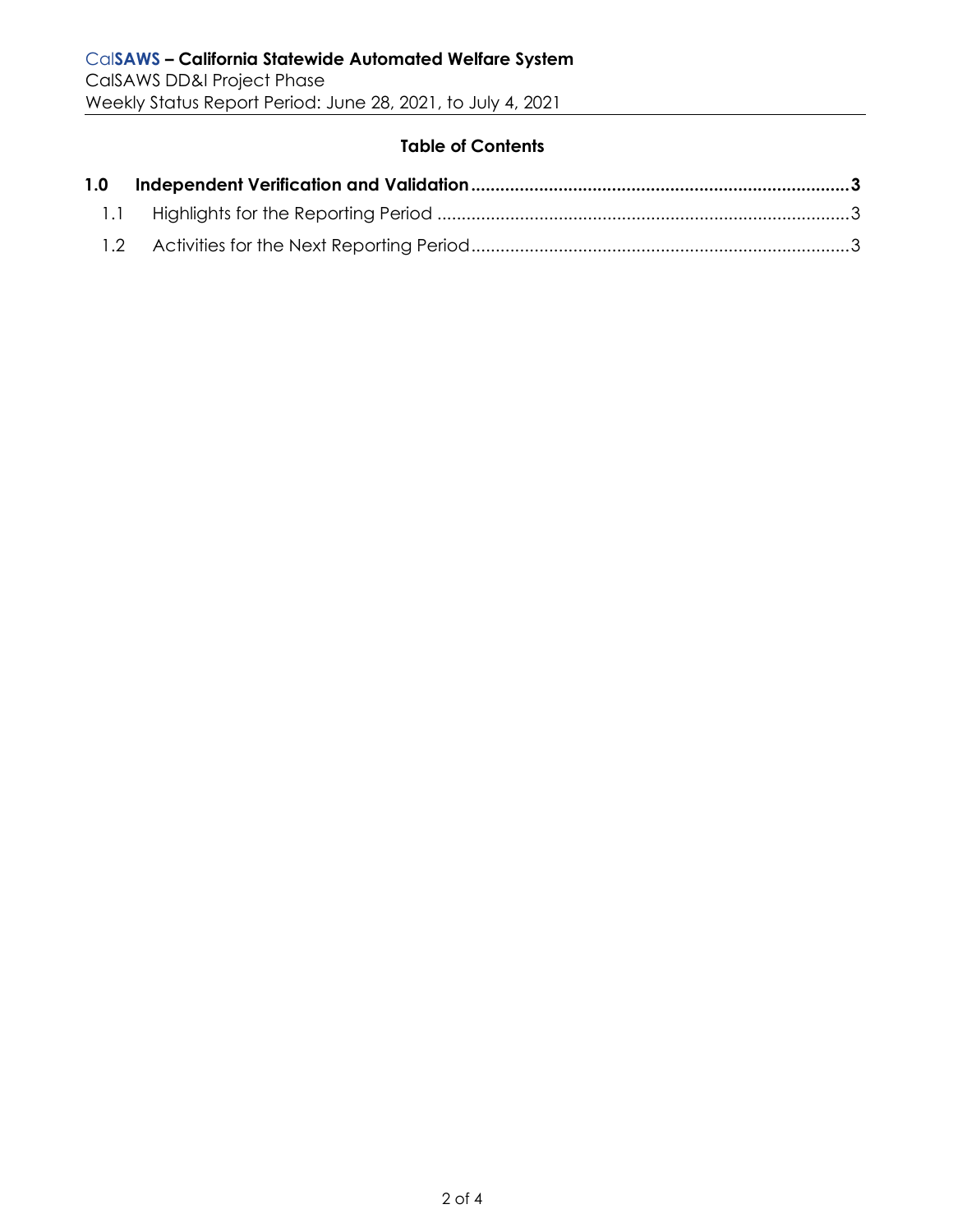# <span id="page-2-0"></span>**1.0 Independent Verification and Validation**

## <span id="page-2-1"></span>**1.1 Highlights for the Reporting Period**

#### ► **Consortium Documentation Reviewed**

- o Accenture FDEL #16 OBIEE CIV Reports R8
- o ClearBest FDEL #3.24 QA Monthly Status Report June 2021
- o ClearBest FDEL #8.03 UAT Weekly Report (Week 3)
- o Deloitte CalWIN DDED #4 BPR Plan
- o Gainwell GA/GR DDED #7.00 Design Document
- o Gainwell DDEL #3 Print Services Maintenance and Operations Plan
- o CalSAWS Migration WBTs and Quick Guides
- o CalWIN OCM BPR As-Is Workflows
- o Project Communications (CIT / CRFI)

#### ► **Consortium Meetings Attended**

- o Analytics Weekly Roundup Meeting
- o Integrated Test Team Meeting
- o Interface Partner Testing (multiple)
- o GA / GR Weekly Touch Point
- o SCRB Meeting
- o Purge Daily Standup
- o CalWIN Conversion and Change Management Meeting
- o IV&V / OSI, DHCS, CDSS Bi-Weekly
- o IV&V & PMO/QA Bi-Weekly
- o CalSAWS Weekly Status
- o Accenture Scrum of Scrums
- o BenefitsCal Accenture / Deloitte Weekly Coordination
- o BenefitsCal ST Daily Test Status Connect (multiple)
- o BenefitsCal Checkpoint (T/Th)
- o CalSAWS/BenefitsCal Daily Interface Test Connect (daily)
- o BenefitsCal-CalSAWS PIT Standup and Triage (multiple)
- o BenefitsCal Test Planning
- o CalSAWS UAT Meetings (Multiple)
- o CalSAWS OCM To-Be County Visits Placer and Contra Costa
- o Central Print Requirements Validation Testing Requirements

#### <span id="page-2-2"></span>► **IV&V Deliverables Update**

o Release 21.07 T-Minus 4 Independent Checklist

### **1.2 Activities for the Next Reporting Period**

#### ► **Consortium Documentation**

- o Accenture FDEL #16 OBIEE CIV Reports R8
- o Accenture DDEL #14.2 LRS Transition Plan 2021 (Annual)
- o ClearBest FDEL #8.04 UAT Weekly Report (Week 4)
- o Deloitte FDEL #1.1 Portal Mobile App Work Plan Monthly Updates June 2021
- o Deloitte FDEL #2.1 Portal/Mobile App Monthly Status Reports June 2021